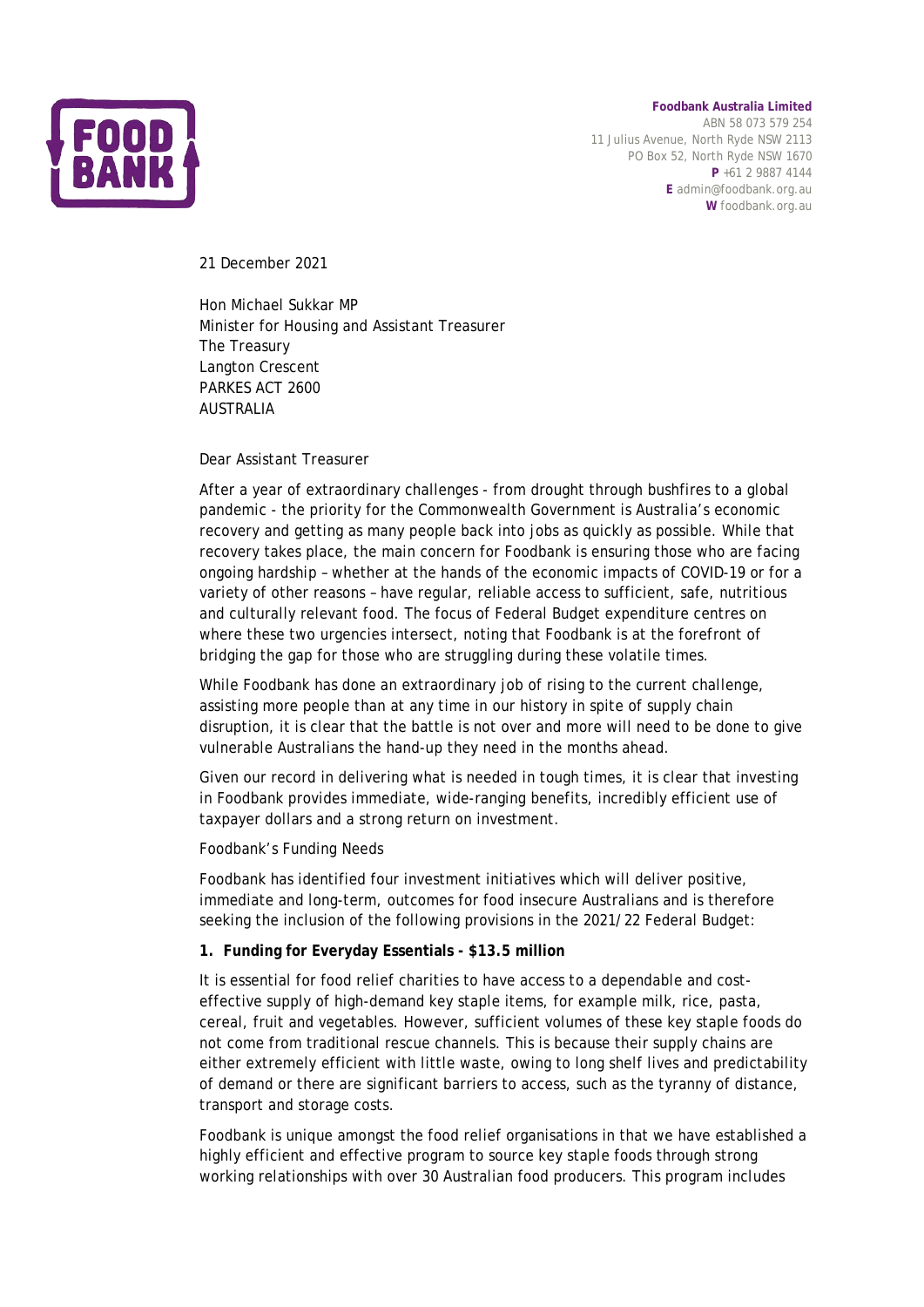purchasing foods at wholesale or preferential prices was well as working with food companies and their suppliers, including farmers, to collaboratively manufacture the items needed at little or no cost to Foodbank.

Through this program, Foodbank is able to procure \$5 worth of food (retail value) for every \$1 invested and maintain key staple foods (rescued and procured) above 70% of the overall food volume sourced. This ensures reliable availability of foods that provide variety, convenience, nutritional value, and cultural appropriateness. In particular, it secures foods for families, people with special needs and school children, noting that the majority of food provided by Foodbank for School Breakfast Programs is purchased as opposed to rescued.

Foodbank is seeking \$13.5 million per annum to enable us to source an appropriate level of daily essentials which, when combined with rescued foods, bridge the food provision gap in an environment where demand for food relief is increasing month on month and economic recovery will take time.

## **2. Funding for Natural Disaster Resilience, Response and Recovery - \$2.5 million**

In addition to our everyday role of providing food relief to those who are vulnerable in our community, Foodbank also plays a critical role during emergencies and natural disasters. We have proven beyond question this year the critical importance Foodbank plays in resilience, response and recovery.

We are formally recognised in Federal and State/Territory emergency and/or disaster plans and are an enabler to Commonwealth-funded emergency relief providers. Foodbank is the only food relief organisation to sit on the Department of Home Affairs' Trusted Information Sharing Network - Food and Grocery Sector Group, as well as the Food Supply Working Group stood up during COVID-19.

This integration, along with our unrivalled scale and capacity, makes the task of providing essential food and grocery items to first responders, evacuation centres and displaced community members more efficient and organised than would otherwise be the case.

It is vitally important that we be resourced effectively to undertake this role noting that very rarely, if ever, does a summer pass without us being called on to assist with bushfires, floods, cyclones or drought.

Foodbank is seeking \$2.5m annually for ongoing natural disaster resilience, response and recovery. This would enable us to ensure appropriate supplies of food and groceries on hand prior to disaster season, as well as assistance with transport and logistics for rapid deployment of the relief in the event of an emergency. It would ensure all State/Territory Foodbanks have a 'reserve' of essential products to mobilise at extremely short notice for first responders, evacuation centres and displaced communities.

## **3. Food Relief Tax Reforms**

Foodbank is seeking the introduction of a National Food Waste Tax Incentive to reduce food waste and boost food relief. The proposal is for a two-tiered system in the form of a refundable or non-refundable tax offset (depending on the size of the company) for donations of food as well as food donation services (for example transport, logistics and warehousing costs) made by companies to registered charities providing food relief to the community.

This reform would achieve a major contribution to bridging the current food supply gap and generate net economic gains for Australia taking into to account the large social return on every kilogram of food relief provided to people in need. It would directly